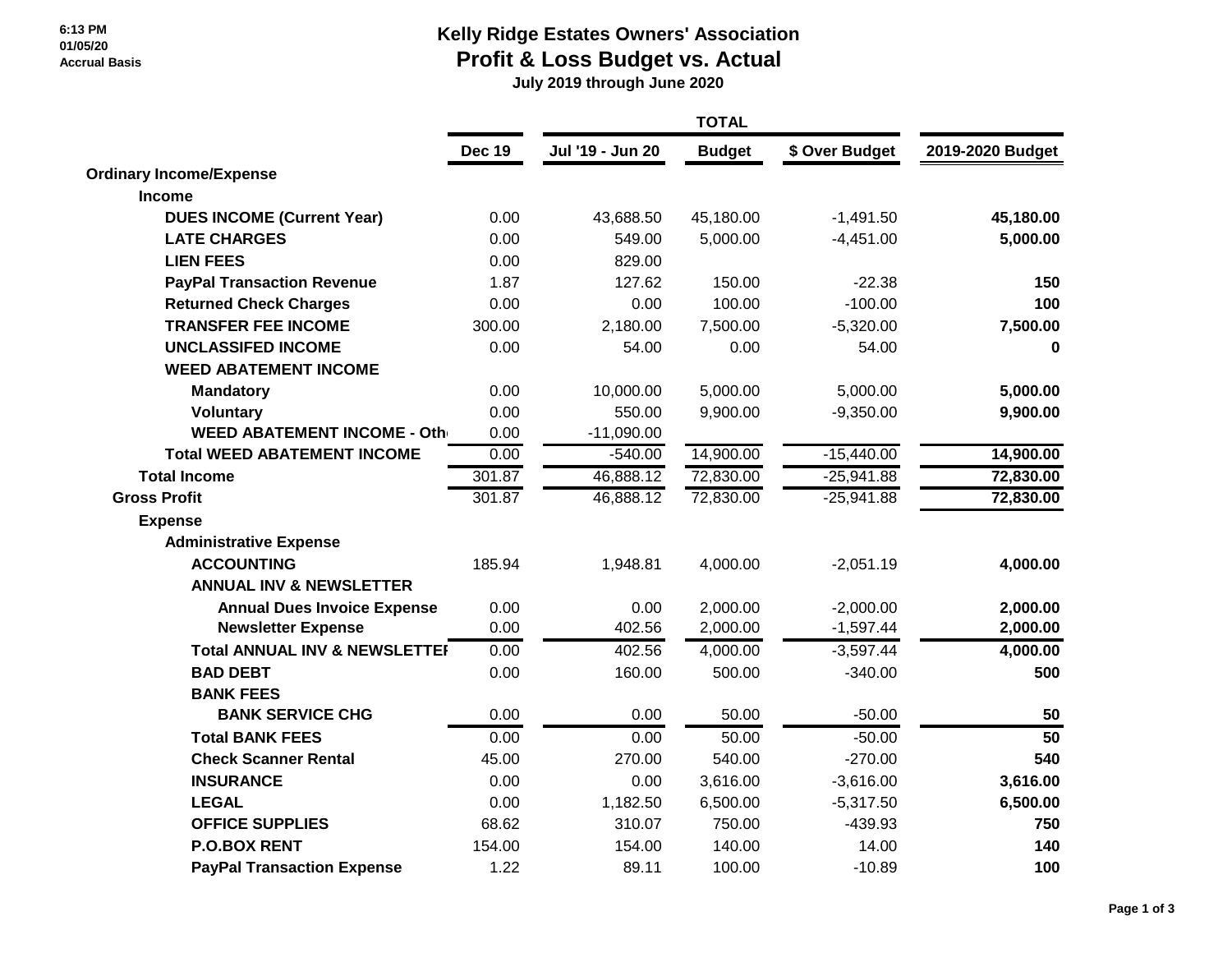#### **6:13 PM 01/05/20 Accrual Basis**

### **Kelly Ridge Estates Owners' Association**

 **Profit & Loss Budget vs. Actual**

 **July 2019 through June 2020**

|                                                 | <b>Dec 19</b> | Jul '19 - Jun 20 | <b>Budget</b>      | \$ Over Budget        | 2019-2020 Budget |
|-------------------------------------------------|---------------|------------------|--------------------|-----------------------|------------------|
| <b>Payroll Expenses</b>                         |               |                  |                    |                       |                  |
| <b>Employer Taxes</b>                           | 0.00          | 0.00             | 0.00               | 0.00                  | $\bf{0}$         |
| <b>Mileage Reimbursement</b>                    | 0.00          | 0.00             | 0.00               | 0.00                  | 0                |
| <b>Wages</b>                                    | 0.00          | 0.00             | 0.00               | 0.00                  | 0                |
| <b>Payroll Expenses - Other</b>                 | 0.00          | 0.00             | 0.00               | 0.00                  | $\bf{0}$         |
| <b>Total Payroll Expenses</b><br><b>POSTAGE</b> | 0.00          | 0.00             | 0.00               | 0.00                  | $\mathbf 0$      |
| <b>BULK PERMIT FEE</b>                          | 0.00          | 235.00           | 235.00             | 0.00                  | 235              |
| <b>POSTAGE - Other</b>                          | 0.00          | 19.28            | 900.00             | $-880.72$             | 900              |
| <b>Total POSTAGE</b>                            | 0.00          | 254.28           | 1,135.00           | $-880.72$             | 1,135.00         |
| <b>PRINTING</b>                                 | 0.00          | $-1.00$          | 300.00             | $-301.00$             | 300              |
| <b>Rent Expense</b>                             | 425.00        | 2,975.00         | 5,100.00           | $-2,125.00$           | 5,100.00         |
| <b>TELEPHONE &amp; INTERNET</b>                 | 150.65        | 873.21           | 2,000.00           | $-1,126.79$           | 2,000.00         |
| <b>Utilities</b>                                | 35.31         | 378.77           | 550.00             | $-171.23$             | 550              |
| <b>Total Administrative Expense</b>             | 1,065.74      | 8,997.31         | 29,281.00          | $-20,283.69$          | 29,281.00        |
| <b>AUTO/MILEAGE EXPENSE</b>                     | 111.94        | 489.52           | 0.00               | 489.52                | 0                |
| <b>Bank Service Charges</b>                     | 0.00          | 0.00             | 0.00               | 0.00                  | $\mathbf 0$      |
| <b>Communications and Event Exp.</b>            |               |                  |                    |                       |                  |
| <b>SPECIAL EVENTS</b>                           |               |                  |                    |                       |                  |
| <b>Annual Meeting Expense</b>                   | 0.00          | 0.00             | 400.00             | $-400.00$             | 400              |
| <b>CHRISTMAS TREE LIGHTING</b>                  | 0.00          | 0.00             | 300.00             | $-300.00$             | 300              |
| <b>Meet &amp; Greet</b>                         | 0.00          | 0.00             | 200.00             | $-200.00$             | 200              |
| <b>Summer BBQ</b>                               | 0.00          | 0.00             | 200.00             | $-200.00$             | 200              |
| <b>SPECIAL EVENTS - Other</b>                   | 0.00          | 279.74           | 300.00             | $-20.26$              | 300              |
| <b>Total SPECIAL EVENTS</b><br><b>WEB SITE</b>  | 0.00<br>0.00  | 279.74<br>646.70 | 1,400.00<br>235.00 | $-1,120.26$<br>411.70 | 1,400.00<br>235  |
| <b>Total Communications and Event Exp.</b>      | 0.00          | 926.44           | 1,635.00           | $-708.56$             | 1,635.00         |
| <b>Executive Expenses</b>                       |               |                  |                    |                       |                  |
| <b>APRIL BALLOT MAILING</b>                     | 0.00          | 0.00             | 2,500.00           | $-2,500.00$           | 2,500.00         |
| <b>CLEANUP PROJECT FALL</b>                     | 0.00          | 5,219.02         | 1,500.00           | 3,719.02              | 1,500.00         |
| <b>CLEANUP PROJECT SPRING</b>                   | 0.00          | 0.00             | 1,500.00           | $-1,500.00$           | 1,500.00         |
| <b>Security</b>                                 | 0.00          | 0.00             | 500.00             | $-500.00$             | 500              |
| <b>Weed Abatement</b>                           |               |                  |                    |                       |                  |